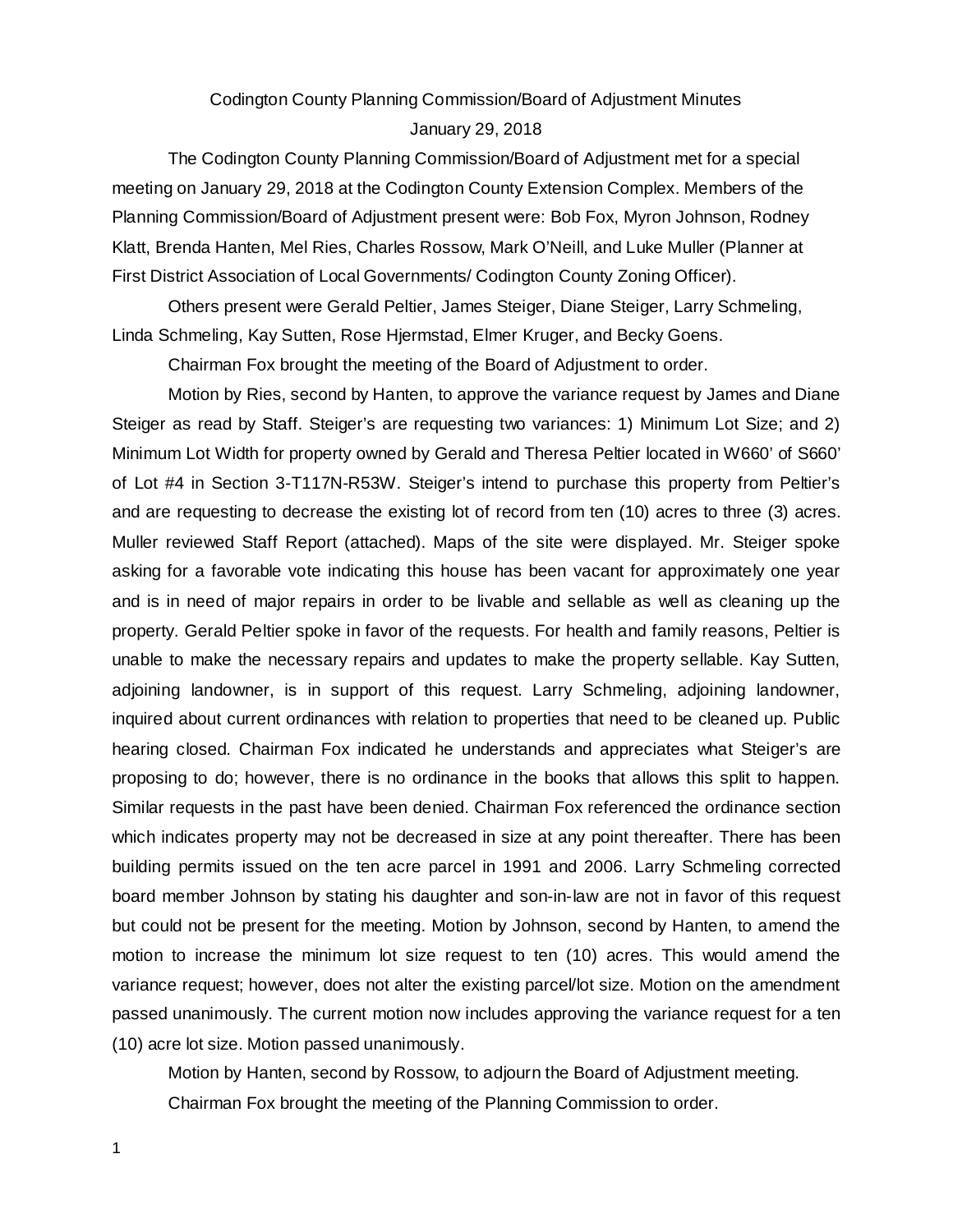Muller began a work session to review suggested changes to Article IV (Administration) of the Zoning Ordinance. A draft with suggested changes is available on the County's website at: https://www.codington.org/ordinance-review-information-page/.

A work session is scheduled for 12:00 pm on Wednesday, February 14 regarding wind energy systems.

Motion to adjourn made by Hanten, second by Ries. Motion passed unanimously.

Respectfully Submitted,

Becky Goens, Secretary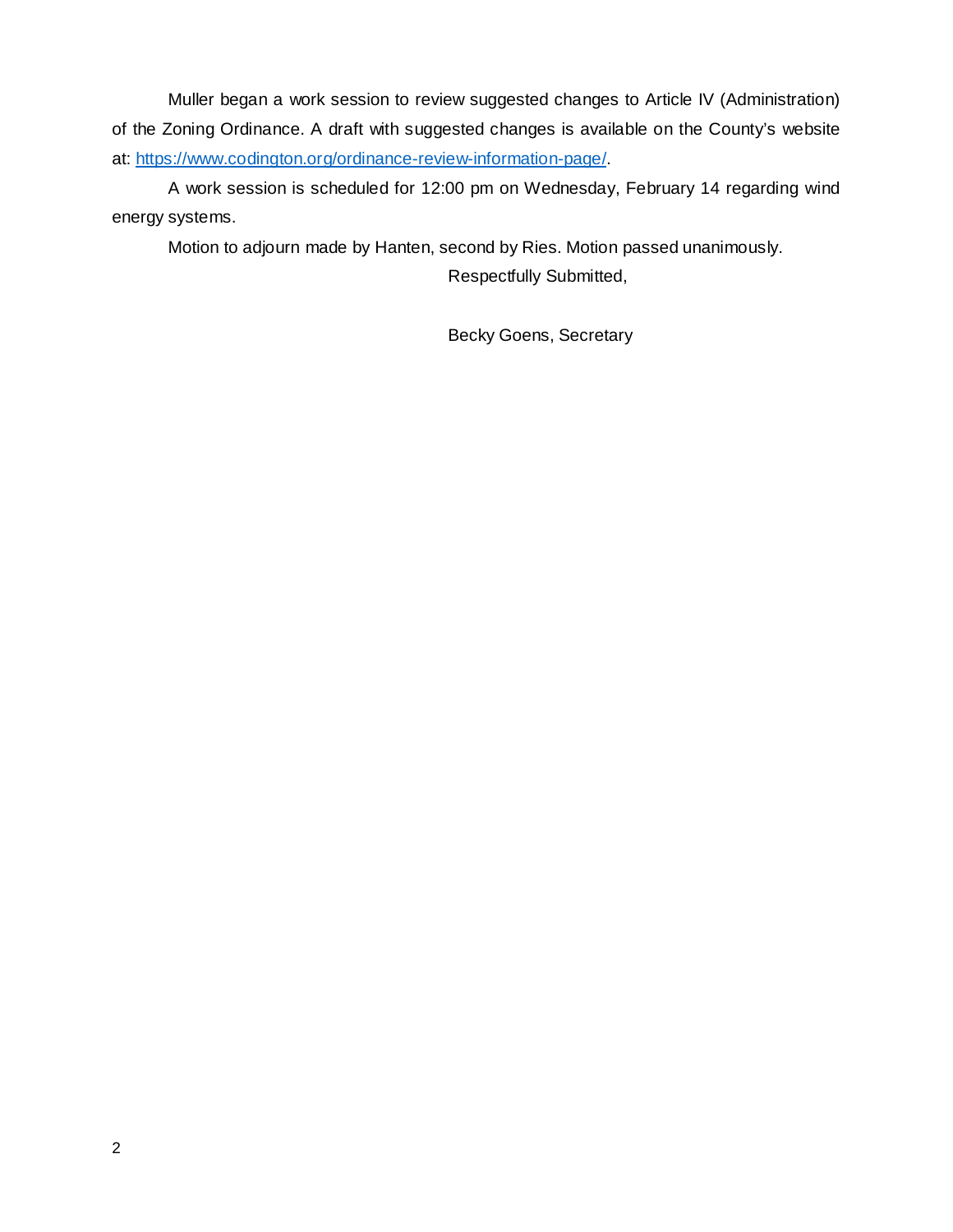#### **JANUARY 2018 CODINGTON COUNTY PLANNING COMMISSION/BOARD OF ADJUSTMENT STAFF REPORT**

### **TUESDAY – JANUARY 29, 2018 – 12:00 p.m.**

### **CODINGTON COUNTY BOARD OF ADJUSTMENT**

### **ITEM #1 VARIANCE**

**Applicant: James and Diane Steiger**

#### **Owner: Gerald and Theresa Peltier**

Property Description W660' of S660' of Government Lot #4 in Section 3-T117N-R53W, Codington County, South Dakota. (Lake Township)

### *Action Item – Variance – Minimum Lot Area (3.04.03.1) and Minimum Lot Width (3.04.03.2)*

### **Zoning Designation: Agricultural District**

Request: Decrease the existing lot of record from 10 acres to 3 acres

#### s): **History/Issue(**

#### *Specifics and History of Property/Request:*

- 1. Gov't 4 in Section 3-117-53 was a 38-acre legal lot of record prior to October 26, 1976 (adoption date of County Zoning Ordinance adopting 35 acre minimum lot area requirement) and thereby were afforded one (1) residential building right
- 2. A building permit on Lot 4 for a home was granted to Bill Ostrander in May of 1978. By issuance of the building permit, the residential building right for Gov't Lot 4 was exercised.
- 3. The west 660' of the south 660'of Gov't Lot 4 in Section 3-117-53, which contained the house constructed in 1978, was subdivided from Gov't Lot 4 in September of 1979 (purchased by Peltier's). When this subdivision occurred the building right to Gov't Lot 4 was understood administratively to have been passed on to the new subdivision
	- a. BP #1029 (October of 1991) Building Permit for a garage
	- b. BP #2413 (June of 2006) Building Permit for shed
	- c. In denial of variance to obtain building rights on the 28 acre remainder of Government Lot 4 in July of 2007, the Board acknowledged the building right of the 660 x 660 lot.
- 4. Mr. Steiger seeks to purchase the 10 acre lot; remove vehicles, equipment, scrap, and buildings on the property, and then have the property available for sale.
- 5. If the variance is granted to allow 3 acres to retain residential building rights, it would leave Mr. Steiger a combined 35 acres in this section, in addition to his 75 acres on the adjoining property. While he does not intend to ask for an additional building right in Government lot 4 at this time, the Steiger's would like enough land to avoid asking for a lot size variance in the future.

### *Ordinance/Variance History regarding this request:*

- 1. The minimum lot area in the Agricultural District is 35 acres except
	- a. At the site of an existing farmstead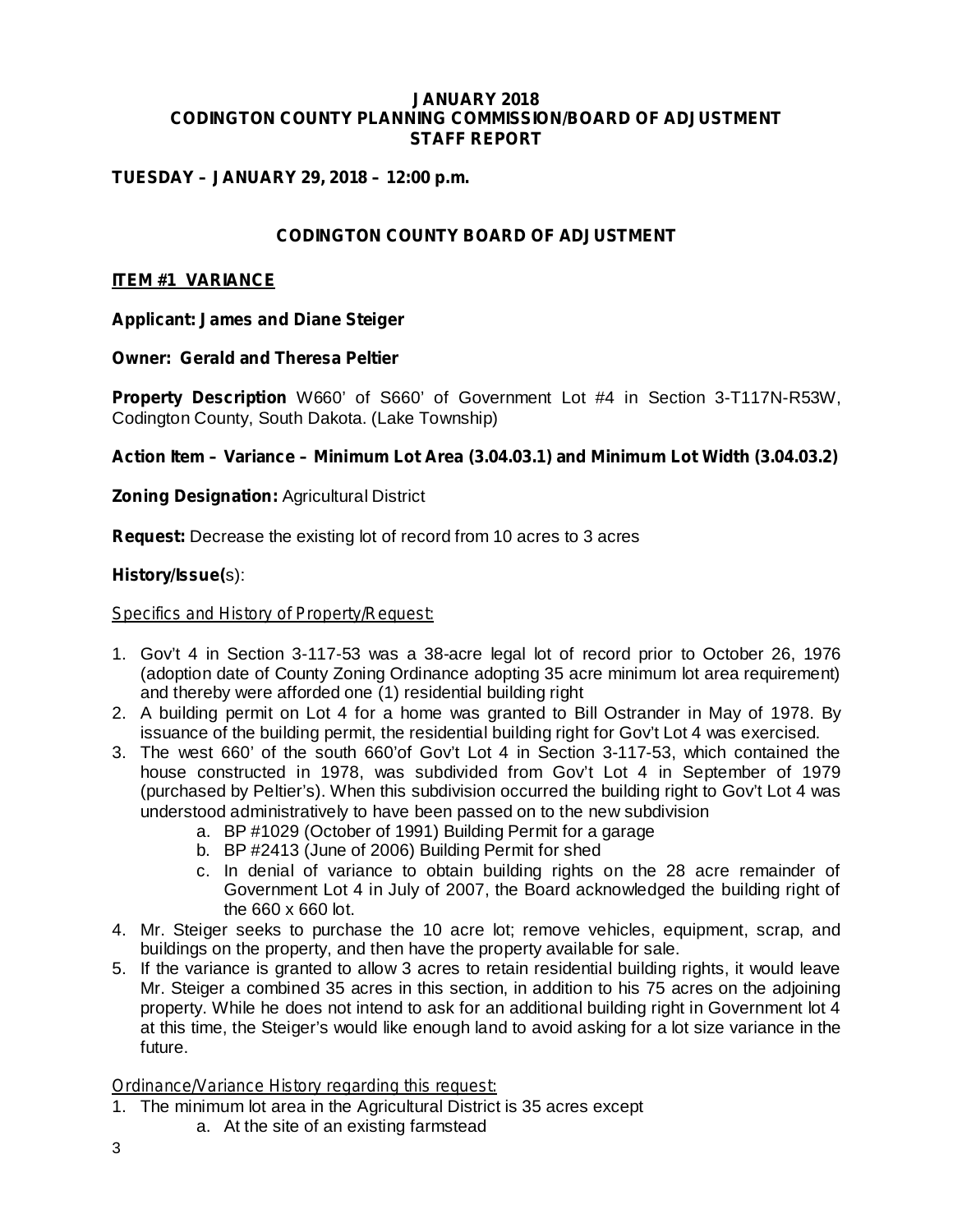- b. Where the legal description existing prior to October 26 1976;
	- i. If it has not been decreased in size since then; and
	- ii. It has not been held under contiguous ownership in a manner to make it conforming (with enough acres to make it a 35 acre lot.)
- 2. The Codington County Board of Adjustment has issued variances where the past zoning officer (prior to 2004) issued building permits for residences where in his determination at the time the site met the requirements as an existing farmstead. As long as the legal description had not changed as in 1.b.i and 1.b.ii. above. (Reference "Bud-ism") (Building permit 1029; Building Permit 2413; decision of Board of Adjustment July 2007.)
- 3. Staff is unaware of an instance where the County Board of Adjustment has allowed a lot to decrease in area after a variance in these instances (Bud-ism) has been granted.

#### : *Staff Summary and Recommendation*

Staff Summary – Staff recommends handling these two variances with the same motion. The current situation of the property most closely resembles a variance which was granted to Gary Schickedanz in February of 2012 in which the previous zoning officer had issued a building permit to the applicant where the "parent-parcel" had a building right which was handed down to the smaller legal description without first seeking board approval. Despite the acknowledgement of building rights by the Board in 2007 and building permits issued in 1991 and 2006; no formal variances have been issued to affirm building rights on this 660 x 660 lot. Staff recommends at least amending the request to create 3 acre lot and approve of the variances to lot area and lot width to formally authorize building permits on for the currently legally described 10 acre parcel. (Amend from 3 to 10 acres) Approval could be based upon the following findings:

- i. The Zoning Officer in 1991 issued a permit for a house on the above described property where no surrounding property was under contiguous ownership. The issuance of the building permits conferred some sort of vested building right to this applicant.
- ii. It should be noted that the Board grants this variance only because of the specific nature of the request and previous action by the Zoning Officers and Board of Adjustment in 1991, 2006, and 2007.
- iii. In accordance with Section 3.02.12.2 of the Codington County Zoning Ordinance, if at any point in the future the applicant purchases additional property contiguous to this parcel such property shall be considered combined with the above described property and may not be decreased in size at any point thereafter. (Property can only get larger, never smaller- even if at some point it gets larger).
- iv. Future similar requests will be required to meet conditions similar to this request.

Staff does not see any history to support allowing the lot to be decreased to 3 acres. The only findings to support decreasing the minimum lot area would be on the basis that the applicant agrees to remove materials which had in the past received nuisance complaints. It is not recommended to allow a minimum lot width of less than 660' in width due to the requirement of Mr. Schmeling (across the road) in April of 2015 to retain at least 660' for his new lot, when he requested less width. It could be argued allowing the lot to be less than 660' wide and the current 10 acres would allow special privilege to this applicant not afforded to other property owners in the agricultural district (which is the opposite of the intent of the zoning ordinance.)